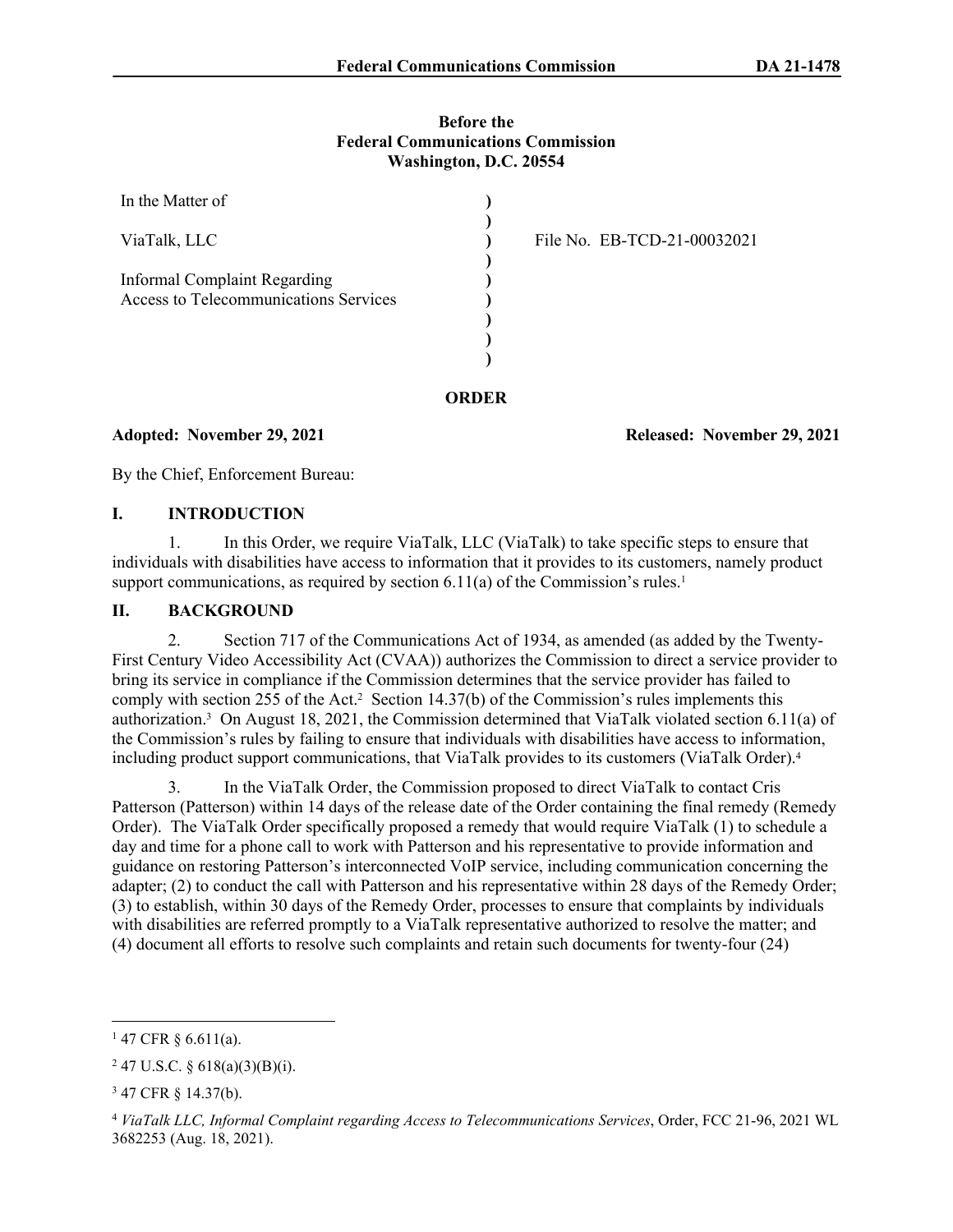months.<sup>5</sup> The ViaTalk Order afforded ViaTalk an opportunity to respond to the proposed remedy.<sup>6</sup> On August 30, 2021, ViaTalk filed a response noting that it did not object to the proposed remedy.<sup>7</sup>

# **III. DISCUSSION**

4. In this Order, we adopt the remedy proposed in the ViaTalk Order. Specifically, we direct ViaTalk to contact Patterson within 14 days of the release date of this Order to schedule a day and time for a phone call to work with Patterson and his representative to provide information and guidance on restoring Patterson's interconnected VoIP service, including communication concerning the adapter. We also direct ViaTalk to conduct the call with Patterson and his representative within 28 days of this Order. In addition, we direct ViaTalk to establish, within 30 days of this Order, processes to ensure that (1) complaints by individuals with disabilities are referred promptly to a ViaTalk representative authorized to resolve the matter and (2) ViaTalk documents all efforts to resolve such complaints and retains such documents for twenty-four (24) months.

5. Within 60 days of the release of this Order, we further direct ViaTalk to report to the Commission: (1) the date(s) on which a ViaTalk representative contacted Patterson to schedule a call with him and his representative to provide information and guidance on restoring Patterson's ViaTalk interconnected VoIP service, (2) the date on which the parties agreed to conduct the call, (3) the date the call was actually conducted, and (4) the date on which ViaTalk established processes to ensure that complaints by individuals with disabilities are referred promptly to a ViaTalk representative authorized to resolve the matter. ViaTalk should send its report via email to [fccebaccess@fcc.gov](mailto:fccebaccess@fcc.gov), [karen.johnson@fcc.gov;](mailto:karen.johnson@fcc.gov) and [Sharon.lee@fcc.gov.](mailto:Sharon.lee@fcc.gov) ViaTalk should contact Karen Johnson at [karen.johnson@fcc.gov](mailto:karen.johnson@fcc.gov) with any questions.

## **IV. ORDERING CLAUSES**

6. Accordingly, **IT IS ORDERED** that, pursuant to section 717 of the Communications Act of 1934, as amended, 47 U.S.C. § 618, and section 14.37 of the Commission's rules, 47 C.F.R. § 14.37, ViaTalk, LLC shall implement the remedy described in paragraph 4 and fulfill the reporting obligations outlined in paragraph 5 herein.

7. **IT IS FURTHER ORDERED** that this Order is effective upon release.

8. **IT IS FURTHER ORDERED** that a copy of this Order be served sent by first class mail and certified mail, return receipt requested, to John Reyes, Vice President, ViaTalk, LLC, 21 Corporate Drive, Suite 203, Clifton Park, NY 12065 and via email to John Reyes, Vice President, ViaTalk LLC at

<sup>5</sup> *Id*. at para. 27.

<sup>6</sup> *Id*. at para. 26; *see generally* 47 U.S.C. § 618(a)(4) and 47 CFR § 14.37(c) (requiring that a provider or manufacturer who is determined to be in violation of the violation of section 255, 716, or 718 of this title or sections 6, 7, or 14 of the Commission's rules, respectively, be afforded an opportunity to respond to the proposed remedy before the Commission issues a final order).

<sup>7</sup> Letter from John Reyes, Vice President, ViaTalk, LLC, to Telecommunications Consumers Division, FCC Enforcement Bureau (emailed on Aug. 18, 2021, 17:08 EDT) (on file in EB-TCD-21-00032021).